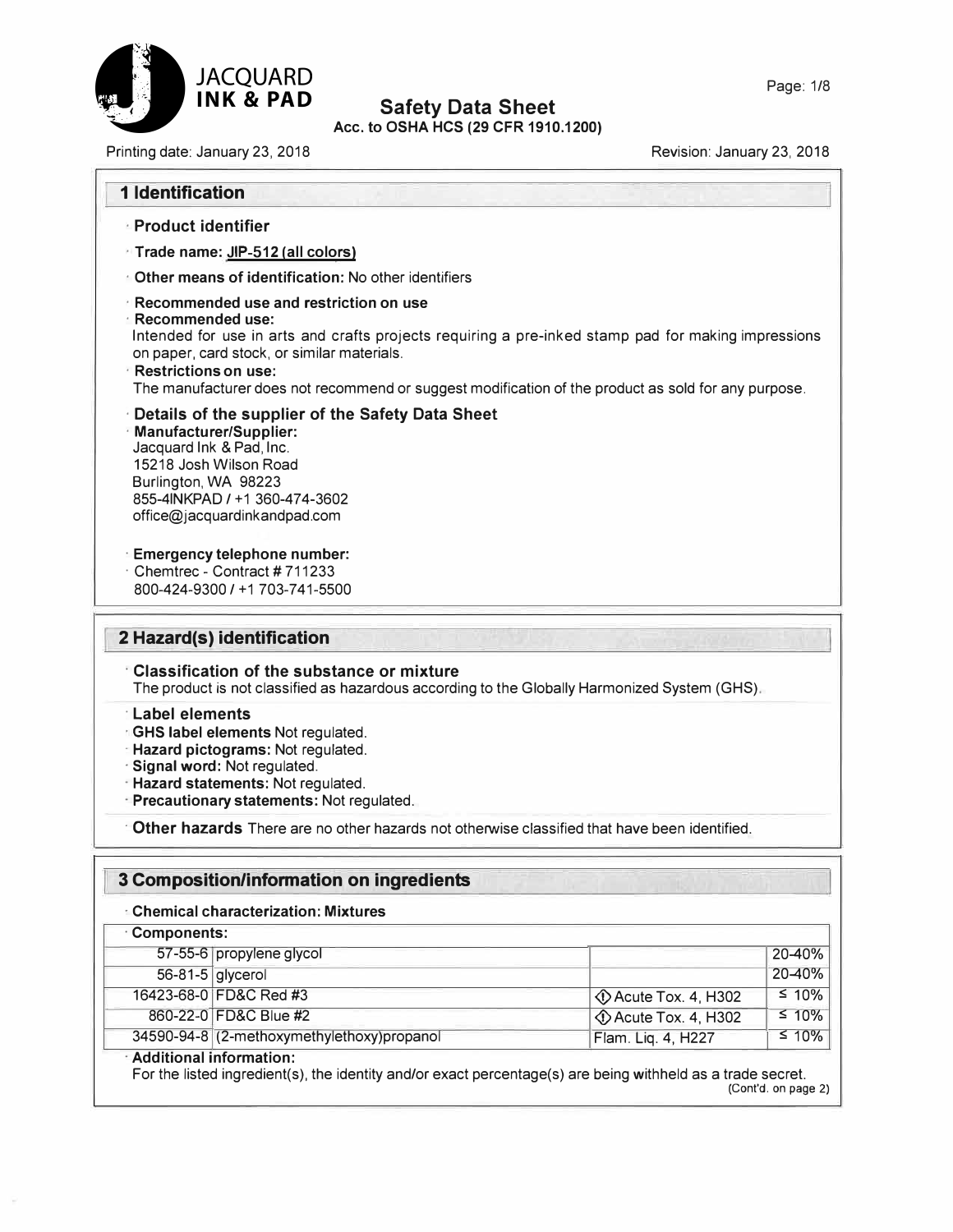

## **Safety Data Sheet Acc. to OSHA HCS (29 CFR 1910.1200)**

Printing date: January 23, 2018 Revision: January 23, 2018

#### **Trade name: JIP-512 (all colors)**

(Cont'd. of page 1)

For the wording of the listed Hazard Statements, refer to section 16.

### **4 First-aid measures**

#### **· Description of first aid measures**

- **· After inhalation:** Supply fresh air; consult doctor in case of complaints.
- **· After skin contact:**
- Generally the product does not irritate the skin.
- Wash with soap and water.
- Seek medical treatment in case of complaints.
- **· After eye contact:**
- Remove contact lenses if worn.
- Rinse opened eye for several minutes under running water. If symptoms persist, consult a doctor.
- **· After swallowing:**
- Rinse out mouth and then drink plenty of water.
- Do not induce vomiting; immediately call for medical help.
- **· Most important symptoms and effects, both acute and delayed:**
- Slight irritant effect on eyes.
- May cause gastro-intestinal irritation if ingested.
- Nausea in case of ingestion.
- **· Indication of any immediate medical attention and special treatment needed:** Treat symptomatically.

#### **5 Fire-fighting measures**

- **· Extinguishing media**
- **· Suitable extinguishing agents:**
- CO2, extinguishing powder or water spray. Fight larger fires with water spray.
- **· For safety reasons unsuitable extinguishing agents:** None.
- **· Special hazards arising from the substance or mixture**
- Formation of toxic gases is possible during heating or in case of fire.
- **· Advice for firefighters**
- **· Protective equipment:**
- Wear self-contained respiratory protective device.
- Wear fully protective suit.

## **6 Accidental release measures**

## **· Personal precautions, protective equipment and emergency procedures**

Ensure adequate ventilation.

- Use personal protective equipment as required.
- **· Environmental precautions**
- Do not allow undiluted product or large quantities of it to reach ground water, water course or sewage system.
- **· Methods and material for containment and cleaning up**

Absorb with liquid-binding material (sand, diatomite, acid binders, universal binders, sawdust). Dispose of the collected material according to regulations.

**· Reference to other sections**

(Cont'd. on page 3)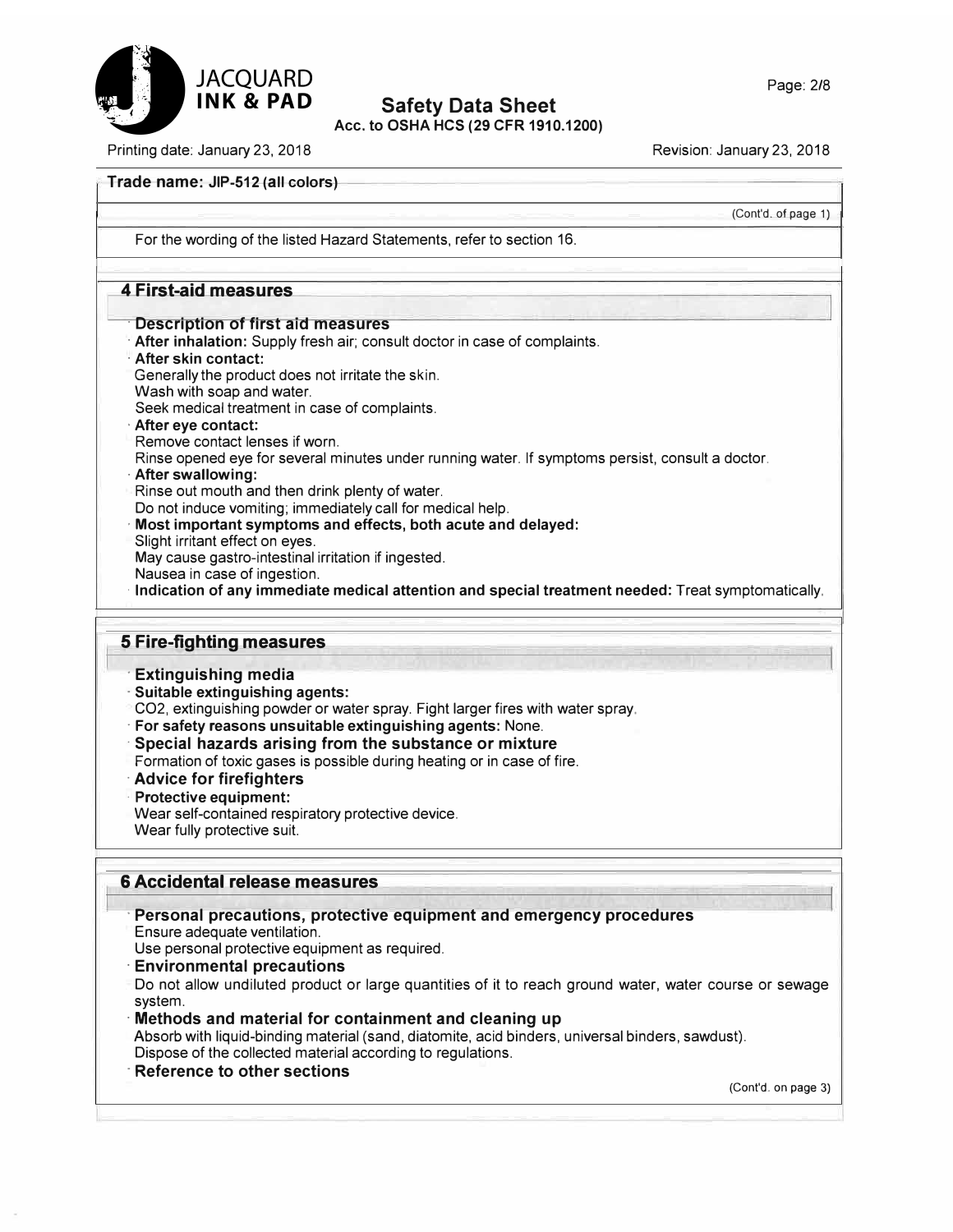**Acc. to OSHA HCS (29 CFR 1910.1200)** 

Revision: January 23, 2018

**Trade name: JIP-512 (all colors)** 

(Cont'd. of page 2)

See Section 7 for information on safe handling. See Section 8 for information on personal protection equipment. See Section 13 for disposal information.

## **7 Handling and storage**

- **· Handling**
- **· Precautions for safe handling:** Open and handle receptacle with care.
- **· Information about protection against explosions and fires:** No special measures required.

#### **· Conditions for safe storage, including any incompatibilities**

- **· Requirements to be met by storerooms and receptacles:**
- Avoid storage near extreme heat, ignition sources or open flame.
- **· Information about storage in one common storage facility:** Store away from foodstuffs.
- Store away from oxidizing agents.
- **· Further information about storage conditions:** Store in cool, dry conditions in well sealed receptacles. **· Specific end use(s)** No relevant information available.

## **8 Exposure controls/personal protection**

#### **· Control parameters**

**· Components with limit values that require monitoring at the workplace:** The following constituents are the only constituents of the product which have a PEL, TLV or other recommended exposure limit.

At this time, the other constituents have no known exposure limits.

#### **57-55-6 propylene glycol**

| WEEL (USA) | Long-term value: 10 mg/m <sup>3</sup> |  |
|------------|---------------------------------------|--|
|------------|---------------------------------------|--|

| EV (Canada) | Long-term value: $155*10**$ mg/m <sup>3</sup> , 50* ppm<br>*vapour and aerosol; **aerosol only |
|-------------|------------------------------------------------------------------------------------------------|
|             |                                                                                                |

| 56-81-5 glycerol |                                                                                                                      |
|------------------|----------------------------------------------------------------------------------------------------------------------|
| PEL (USA)        | Long-term value: $15$ * $5$ ** mg/m <sup>3</sup><br>mist; *total dust **respirable fraction                          |
| TLV (USA)        | TLV withdrawn-insufficient data human occup. exp.                                                                    |
| EL (Canada)      | Long-term value: $10^*3^{**}$ mg/m <sup>3</sup><br>*mist; **mist, respirable                                         |
| EV (Canada)      | Long-term value: $10 \text{ mg/m}^3$                                                                                 |
|                  | LMPE (Mexico) Long-term value: $10 \text{ mg/m}^3$                                                                   |
|                  | 34590-94-8 (2-methoxymethylethoxy) propanol                                                                          |
| PEL (USA)        | Long-term value: 600 mg/m <sup>3</sup> , 100 ppm<br><b>Skin</b>                                                      |
| REL (USA)        | Short-term value: 900 mg/m <sup>3</sup> , 150 ppm<br>Long-term value: 600 mg/m <sup>3</sup> , 100 ppm<br><b>Skin</b> |
| TLV (USA)        | Short-term value: 909 mg/m <sup>3</sup> , 150 ppm                                                                    |
|                  | (Cont'd. on page 4)                                                                                                  |



Printing date: January 23, 2018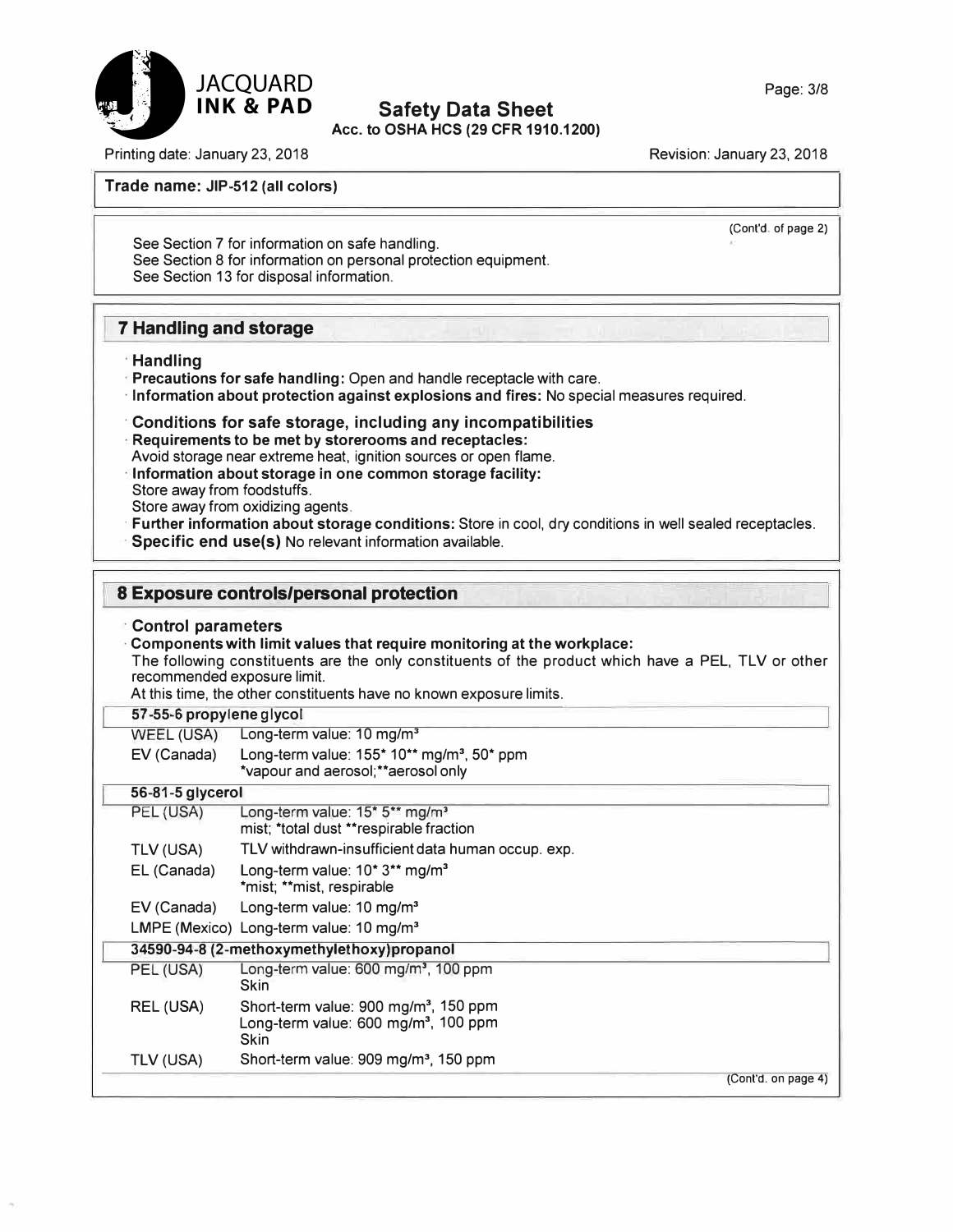

## **Safety Data Sheet Acc. to OSHA HCS (29 CFR 1910.1200)**

Printing date: January 23, 2018

Revision: January 23, 2018

**Trade name: JIP-512 (all colors)** 

|                                                             | Long-term value: 606 mg/m <sup>3</sup> , 100 ppm<br><b>Skin</b>                                                                                                                                                                                                                                                                                                                                                                                                                                                                                                                                                                                                                                                                                                                                                                                                                    | (Cont'd. of page 3) |
|-------------------------------------------------------------|------------------------------------------------------------------------------------------------------------------------------------------------------------------------------------------------------------------------------------------------------------------------------------------------------------------------------------------------------------------------------------------------------------------------------------------------------------------------------------------------------------------------------------------------------------------------------------------------------------------------------------------------------------------------------------------------------------------------------------------------------------------------------------------------------------------------------------------------------------------------------------|---------------------|
| EL (Canada)                                                 | Short-term value: 150 ppm<br>Long-term value: 100 ppm<br><b>Skin</b>                                                                                                                                                                                                                                                                                                                                                                                                                                                                                                                                                                                                                                                                                                                                                                                                               |                     |
| EV (Canada)                                                 | Short-term value: 910 mg/m <sup>3</sup> , 150 ppm<br>Long-term value: 605 mg/m <sup>3</sup> , 100 ppm                                                                                                                                                                                                                                                                                                                                                                                                                                                                                                                                                                                                                                                                                                                                                                              |                     |
| $LMPE$ (Mexico)                                             | Short-term value: 150 ppm<br>Long-term value: 100 ppm<br><b>PIFI</b>                                                                                                                                                                                                                                                                                                                                                                                                                                                                                                                                                                                                                                                                                                                                                                                                               |                     |
| Avoid contact with the eyes.<br><b>Protection of hands:</b> | <b>General protective and hygienic measures:</b><br>The usual precautionary measures for handling chemicals should be followed.<br>Keep away from foodstuffs, beverages and feed.<br>Wash hands before breaks and at the end of work.<br>Avoid close or long term contact with the skin.<br>Engineering controls: No relevant information available.<br>Breathing equipment: Not required under normal conditions of use.<br>Not required under normal conditions of use.<br>Wear protective gloves to handle contents of damaged or leaking units.<br>Gloves are advised for repeated or prolonged contact.<br>Eye protection: Follow relevant national guidelines concerning the use of protective eyewear.<br>Body protection: Not required under normal conditions of use.<br>Limitation and supervision of exposure into the environment<br>No relevant information available |                     |

| 9 Physical and chemical properties                                    |  |
|-----------------------------------------------------------------------|--|
| "Information on basic physical and chemical properties<br>Appearance: |  |

| Appearance:<br>Form:<br>Color:<br>Odor:<br>Odor threshold:                              | Liquid<br>According to product specification<br>Nearly odorless<br>Not determined. |                     |
|-----------------------------------------------------------------------------------------|------------------------------------------------------------------------------------|---------------------|
| pH-value:<br><b>Melting point/Melting range:</b><br><b>Boiling point/Boiling range:</b> | Not determined.<br>Not determined.<br>Not determined.                              |                     |
| Flash point:                                                                            | Not determined.                                                                    |                     |
| <b>Flammability (solid, gaseous):</b>                                                   | Not applicable.                                                                    |                     |
| Auto-ignition temperature:                                                              | Not determined.                                                                    |                     |
| Decomposition temperature:                                                              | Not determined.                                                                    |                     |
|                                                                                         |                                                                                    | (Cont'd. on page 5) |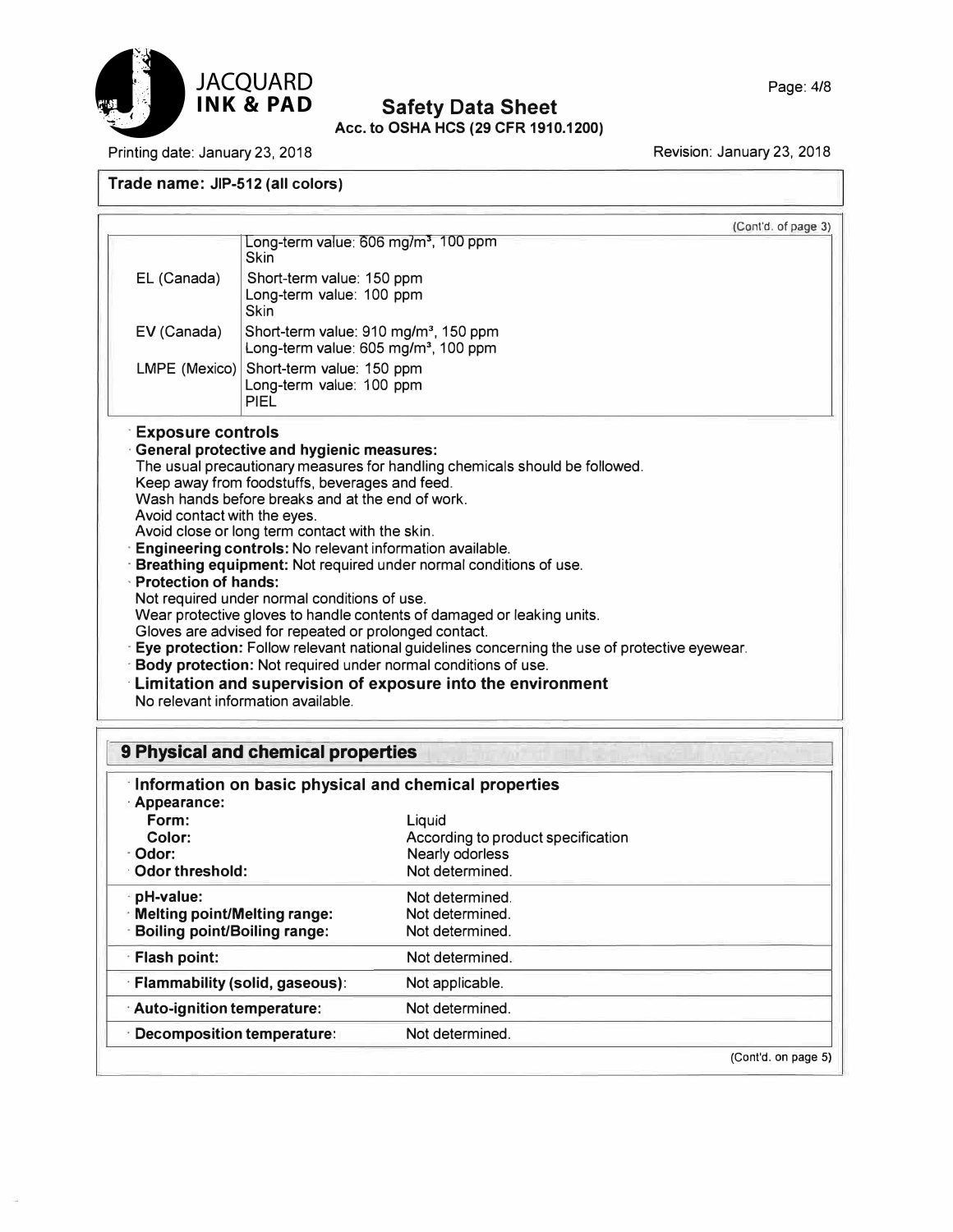

**Acc. to OSHA HCS (29 CFR 1910.1200)** 

Printing date: January 23, 2018 Revision: January 23, 2018

#### **Trade name: JIP-512 (all colors)**

|                                                          |                                               | (Cont'd. of page 4) |
|----------------------------------------------------------|-----------------------------------------------|---------------------|
| Danger of explosion:                                     | Product does not present an explosion hazard. |                     |
| <b>Explosion limits</b>                                  |                                               |                     |
| Lower:                                                   | Not determined.                               |                     |
| Upper:                                                   | Not determined.                               |                     |
| Oxidizing properties:                                    | Non-oxidizing.                                |                     |
| Vapor pressure:                                          | Not determined.                               |                     |
| Density:                                                 |                                               |                     |
| <b>Relative density:</b>                                 | Not determined.                               |                     |
| Vapor density:                                           | Not determined.                               |                     |
| <b>Evaporation rate:</b>                                 | Not determined.                               |                     |
| <b>Solubility in / Miscibility with</b>                  |                                               |                     |
| Water:                                                   | Fully miscible.                               |                     |
| Partition coefficient (n-octanol/water): Not determined. |                                               |                     |
| · Viscosity                                              |                                               |                     |
| Dynamic:                                                 | Not determined.                               |                     |
| Kinematic:                                               | Not determined.                               |                     |
| <b>Other information</b>                                 | No relevant information available.            |                     |

### **10 Stability and reactivity**

- **· Reactivity:** No relevant information available.
- **· Chemical stability:** Stable under normal temperatures and pressures.
- **· Thermal decomposition / conditions to be avoided:**
- No decomposition if used and stored according to specifications.
- **· Possibility of hazardous reactions**
- Toxic fumes may be released if heated above the decomposition point. Reacts with strong acids and alkali. Reacts with strong oxidizing agents.
- **· Conditions to avoid** Excessive heat.
- **· Incompatible materials** Oxidizers, strong bases, strong acids
- **· Hazardous decomposition products**

#### Under fire conditions only: Carbon monoxide and carbon dioxide

## **I 11 Toxicological information**

- **· Information on toxicological effects**
- **· Acute toxicity:** Based on available data, the classification criteria are not met.

## **· LD/LCS0 values that are relevant for classification:**

## **16423-68-0 FD&C Red #3**

Oral LD50 1,840 mg/kg (rat)

(Cont'd. on page 6)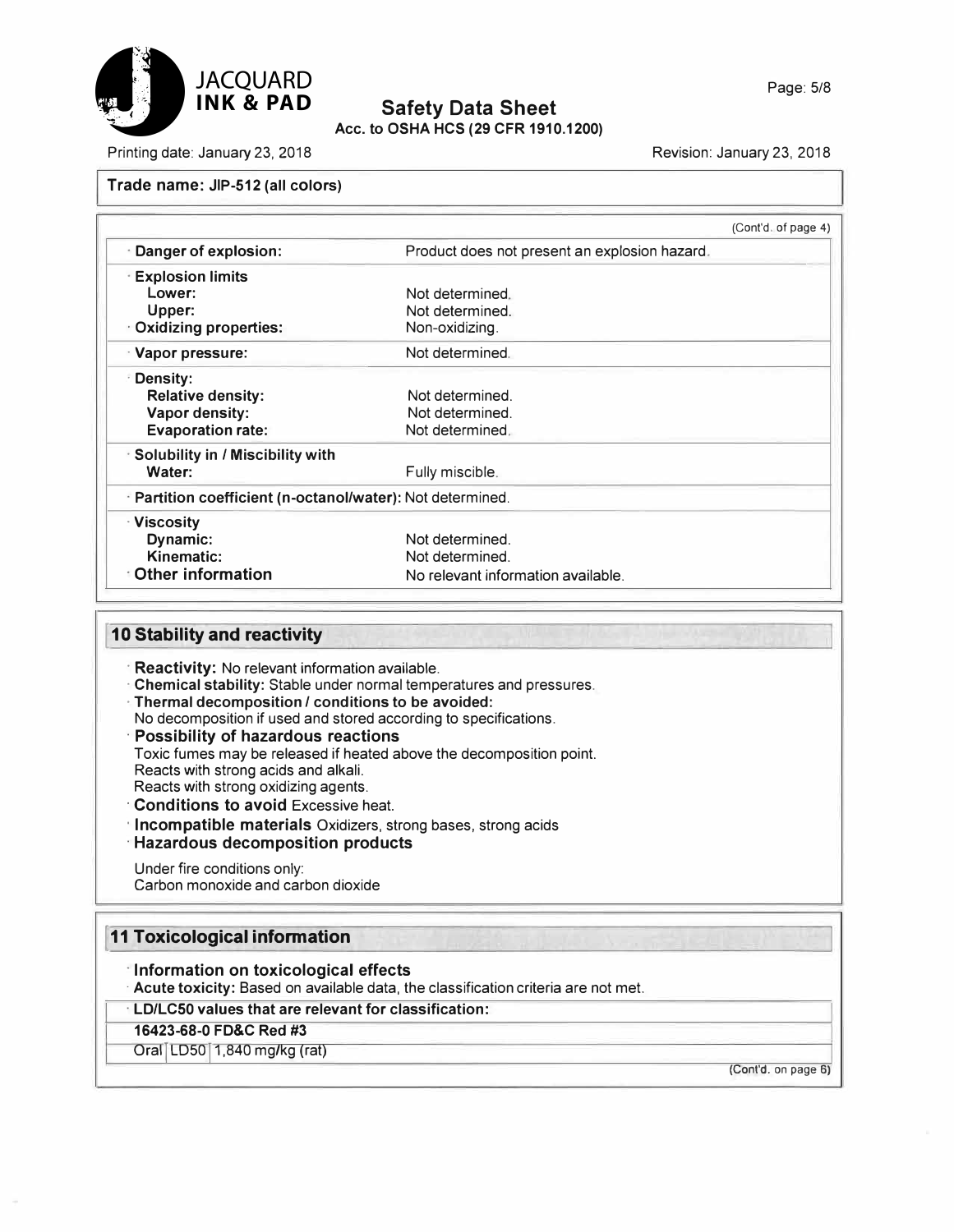



Acc. to OSHA HCS (29 CFR 1910.1200)

Printing date: January 23, 2018 **Revision: January 23, 2018** Revision: January 23, 2018

## **Trade name: JIP-512 (all colors)**

(Cont'd. of page 5)

#### **860-22-0 FD&C Blue #2** Oral LD50 2,000 mg/kg (rat)

- **· Primary irritant effect:**
- **· On the skin:** Based on available data, the classification criteria are not met.
- **· On the eye:** Based on available data, the classification criteria are not met.
- **· Sensitization:** Based on available data, the classification criteria are not met.

## **· Carcinogenic categories**

- **· IARC (International Agency for Research on Cancer):**
- None of the ingredients are listed.

## **· NTP (National Toxicology Program):**

None of the ingredients are listed.

## **· OSHA-Ca (Occupational Safety & Health Administration):**

None of the ingredients are listed.

**· Probable route(s) of exposure:**

Ingestion.

Eye contact.

Skin contact.

- **· Germ cell mutagenicity:** Based on available data, the classification criteria are not met.
- **· Carcinogenicity:** Based on available data, the classification criteria are not met.
- **· Reproductive toxicity:** Based on available data, the classification criteria are not met.
- **· STOT-single exposure:** Based on available data, the classification criteria are not met.
- **· STOT-repeated exposure:** Based on available data, the classification criteria are not met.
- **· Aspiration hazard:** Based on available data, the classification criteria are not met.

## ! **12 Ecological information**

- **· Toxicity**
- **· Aquatic toxicity** No relevant information available.
- **· Persistence and degradability** No relevant information available.
- **· Bioaccumulative potential:** No relevant information available.
- **· Mobility in soil:** No relevant information available.
- **· Additional ecological information**
- **· General notes:**

Do not allow undiluted product or large quantities of it to reach ground water, water course or sewage system.

**· Other adverse effects** No relevant information available.

## **I 13 Disposal considerations**

## **· Waste treatment methods**

## **· Recommendation:**

Smaller quantities can be disposed of with household waste.

The user of this material has the responsibility to dispose of unused material, residues and containers in compliance with all relevant local, state and federal laws and regulations regarding treatment, storage and disposal for hazardous and nonhazardous wastes.

(Cont'd. on page 7)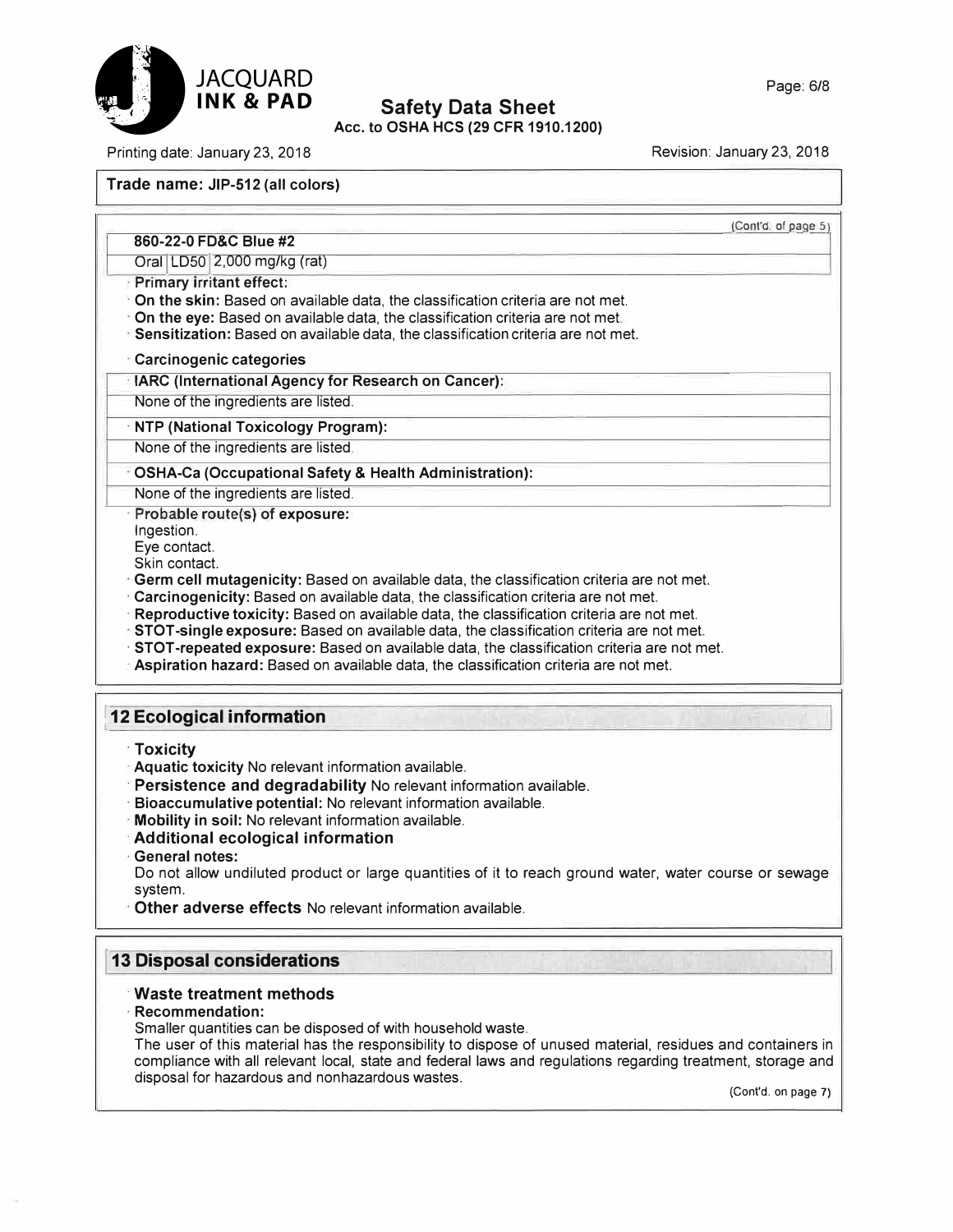

## **Acc. to OSHA HCS (29 CFR 1910.1200)**

Printing date: January 23, 2018 **Revision: January 23, 2018** Revision: January 23, 2018

**Trade name: JIP-512 (all colors)** 

(Cont'd. of page 6)

**· Uncleaned packagings**

**· Recommendation:** Disposal must be made according to official regulations.

**· Recommended cleansing agent:** Water, if necessary with cleansing agents.

| <b>14 Transport information</b>                                                          |                 |
|------------------------------------------------------------------------------------------|-----------------|
| <sup>⊹</sup> UN-Number<br>DOT, ADR, IMDG, IATA                                           | Not regulated.  |
| <b>UN proper shipping name</b><br>DOT, ADR, IMDG, IATA                                   | Not regulated.  |
| <b>Transport hazard class(es)</b>                                                        |                 |
| DOT, ADR, IMDG, IATA<br>· Class                                                          | Not regulated.  |
| <b>Packing group</b><br><b>DOT, ADR, IMDG, IATA</b>                                      | Not regulated.  |
| <b>Environmental hazards</b><br>Marine pollutant:                                        | <b>No</b>       |
| <b>Special precautions for user</b>                                                      | Not applicable. |
| <b>Transport in bulk according to Annex II of</b><br><b>MARPOL73/78 and the IBC Code</b> | Not applicable. |

## **I 15 Regulatory information**

**· Safety, health and environmental regulations/legislation specific for the substance or mixture · United States (USA) ·SARA · Section 302 (extremely hazardous substances):** None of the ingredients are listed. **· Section 355 (extremely hazardous substances):** None of the ingredients are listed. **· Section 313 (Specific toxic chemical listings):** None of the ingredients are listed. **· TSCA (Toxic Substances Control Act)** All ingredients are listed or exempt. **· Proposition 65 (California) · Chemicals known to cause cancer:** None of the ingredients are listed. **· Chemicals known to cause reproductive toxicity for females:** (Cont'd. on page 8)